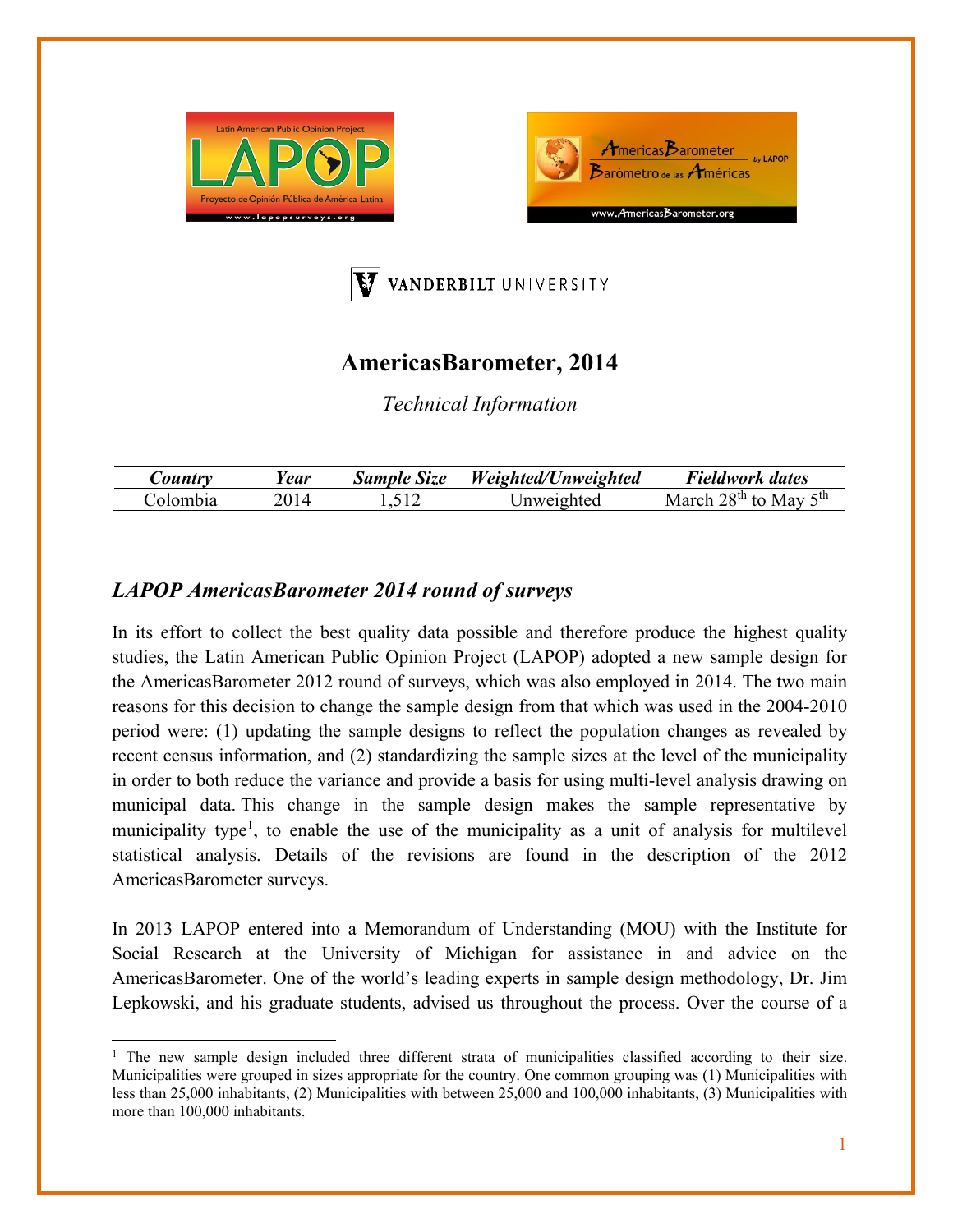year we worked with Dr. Lepkowski and his team of graduate students to review each previously developed sample design and to secure their input and advice on new designs. Our colleagues at the University of Michigan, confirmed that LAPOP had already been following the best practices, within the limits of resources at our disposal, in its sample design. Our own review of the major update we carried out in 2012 sample design left us pleased in almost every respect. The effort to obtain a standard sample size per municipality/canton/parish did not have any adverse impact on intra-class correlation levels, yet has given us a basis for calculating context effects at the local level. In some particular cases, however, in the 2014 round we requested country teams to conduct specific alterations, like updating their sampling frame to take into consideration (if available) the new 2010-2011 national census information. We also asked teams to verify that the 2012 sample design continues to reflect and represent each country population structure and distribution.

Finally, after several rounds of consultations and technical discussions with experts at the ISR at the University of Michigan on how to update the 2012 samples for the 2014 round of surveys, LAPOP requested that countries to update their samples at the block level while retaining the same primary and sub-stratification units (i.e., *Estratopri, Municipalities and Census Segments)*  that were included in the 2012 sample. This means that users of prior AmericasBarometer surveys can do so knowing that the designs across time remain very similar, if not identical. Countries that had new population census available and did not experience significant population shifts or changes in their population distribution were asked to replicate the 2012 sample using the latest census information available and to replace the sampling points at the block level.

With respect to *data collection*, in the 2014 round of the AmericasBarometer we expanded the use of handheld electronic devices. For the first time, we employed for data collection the "Adgys"© questionnaire app designed by our partners in Cochabamba, Bolivia. The use of electronic devices for interviews and data entry in the field reduces data entry errors, supports the use of multiple languages, and permits LAPOP to track on a daily basis the progress of the survey, down to the location of interviews (which are monitored in real time, or nearly real time, but not recorded into the public datasets in order to preserve respondents' privacy) and the timing of the interviews. The team in Bolivia worked long hours to program the samples and questionnaires into the Adgys platform for the 20 countries in which we used this technology. In the remaining 6 countries we continued our use of PDAs and a Windows Mobile-based software application supported by our hardworking partners at the University of Costa Rica.

The remaining pages of this technical note describe the sample design of the AmericasBarometer 2014 survey in Colombia.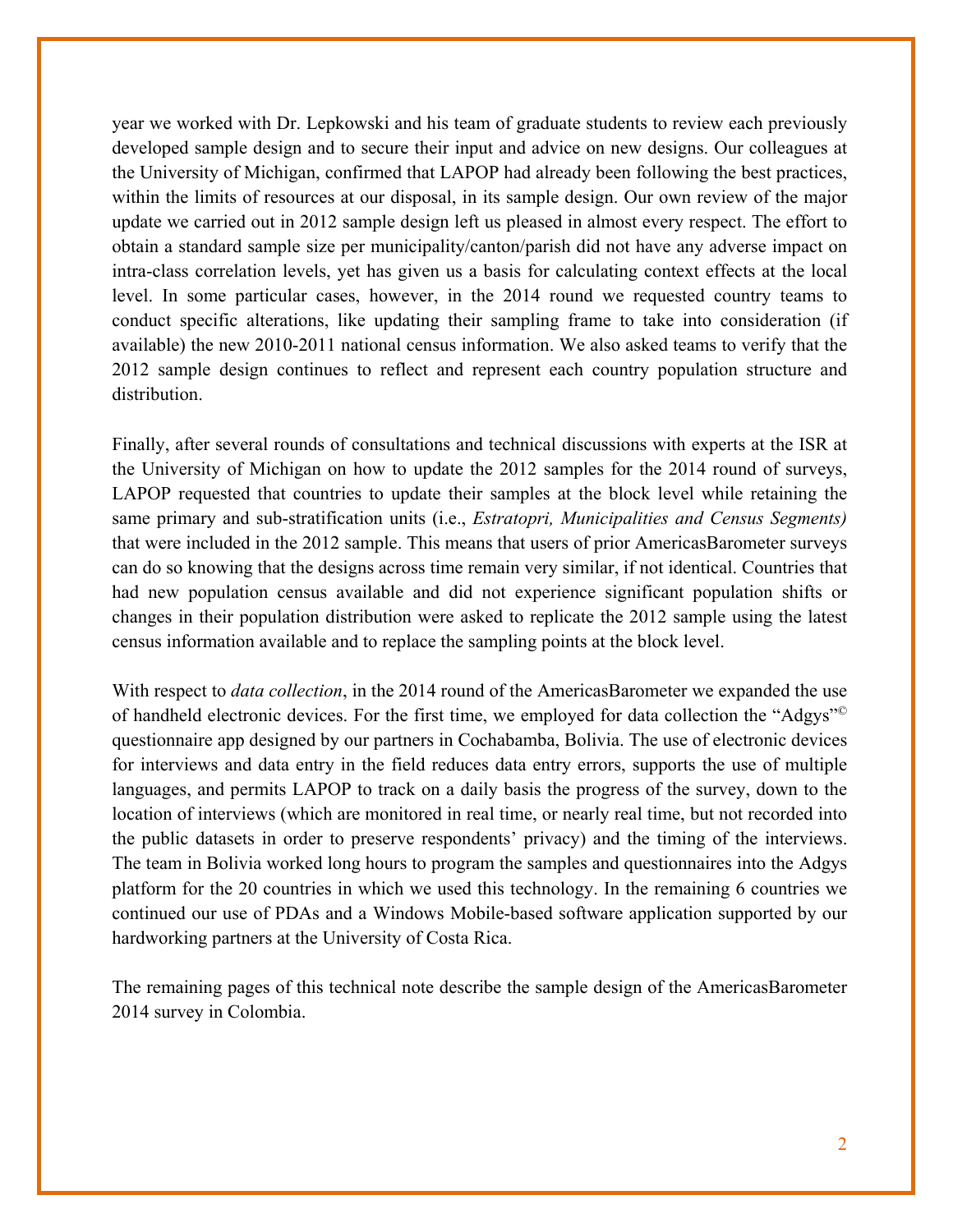### *Colombia 2014 AmericasBarometer Round*

This survey was carried out between March  $28<sup>th</sup>$  and May  $5<sup>th</sup>$ , 2014, as part of the LAPOP AmericasBarometer 2014 wave of surveys. It is a follow-up of the national surveys since 1991 carried out by the LAPOP. The 2014 survey was conducted by Vanderbilt University a Universidad de los Andes and the Observatorio de la Democracia with the field work being carried out by the Centro Nacional de Consultoría (CNC). The 2014 AmericasBarometer received generous support from many sources, including USAID, UNDP, IADB, Vanderbilt U., Princeton U., Université Laval, U. of Notre Dame, among others.

The project used a national probability sample design of voting-age adults, with a total N of 1,512 people involving face-to-face interviews conducted in Spanish. The survey used a complex sample design taking into account stratification and clustering.

The sample consists of five strata representing the six main geographical regions: Atlántica, Bogotá, Central, Oriental, Pacífica and Rest of the Country. The sample is further stratified by size of the municipalities and by urban and rural areas. Respondents were selected in clusters of 6 interviews in urban and rural areas.

Table 1 shows the unweighted sample size in each of the six regions (strata) and by municipality size.

| <b>Strata</b>                          | <b>Unweighted Sample Size</b> |
|----------------------------------------|-------------------------------|
| Atlántica                              | 288                           |
| Bogotá                                 | 264                           |
| Central                                | 360                           |
| Oriental                               | 288                           |
| Pacífica                               | 264                           |
| Rest of the Country                    | 48                            |
| <b>Total</b>                           | 1,512                         |
|                                        |                               |
| <b>Size of the Municipality</b>        |                               |
| More than 100,000 inhabitants          | 984                           |
| Between 25,000 and 100,000 inhabitants | 288                           |
| Less than 25,000 inhabitants           | 240                           |
| <b>Total</b>                           | 1,512                         |

#### **Table 1: Sample sizes by Strata and size of the Municipality in the 2014 AmericasBarometer Survey in Colombia**